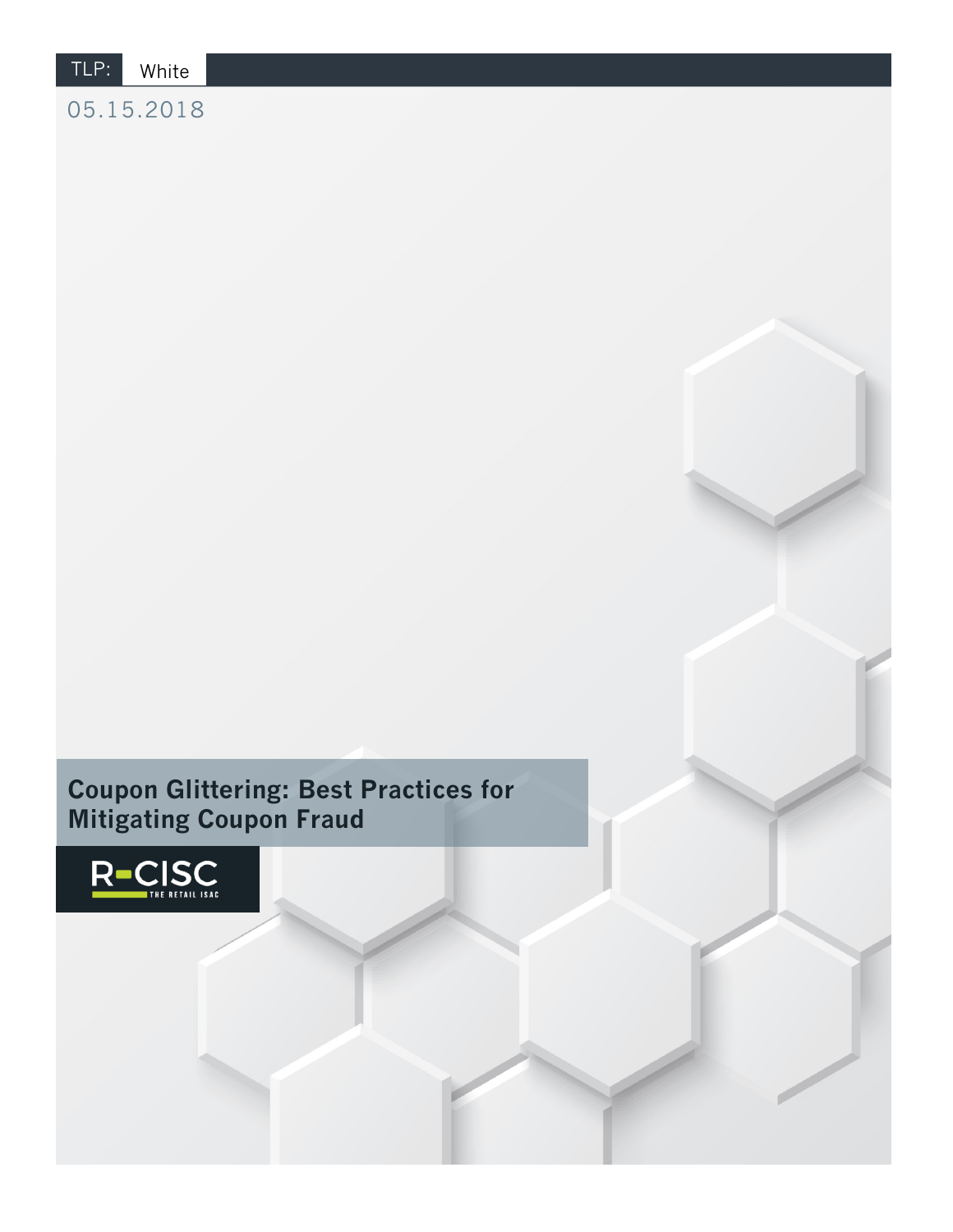**R-CISC EXECUTIVE INTELLEGENCE Recipients may share TLP: WHITE information. This rosource may be distributed without restriction.**

## **Background**

Cost-conscious customers continue to drive demand for digital solutions that save money while shopping. To meet this need, retailers developed digital coupons and customer rewards programs, which ultimately increase the company's exposure to risk of fraud.

Coupon Glittering, or Coupon Glitching, describes when a criminal exploits business process flaws, hacks, or coupon barcoding to commit fraud. Threat actors then "cash out" on coupon overages by loading the dollar amounts onto gift cards, re-selling products purchased at heavy discounts, or reselling the coupons themselves. In fact, this type of abuse is so rampant that a quick search of social media sites reveals many groups dedicated to sharing coupon glittering hacks.

Coupon authentication methods are limited, and as a result, cashiers may be put in a difficult situation by questioning the authenticity of a customer-presented coupons. Rather than running the risk of upsetting a customer or initiating a scenario that results in negative publicity, cashiers are forced to potentially side with the fraudster.

## **Exploits**

Common exploits associated with coupon fraud include:

- Business process flaws or hacks
- Exploiting the coupon (including with photoshop, barcode manipulation, counterfeit coupons)